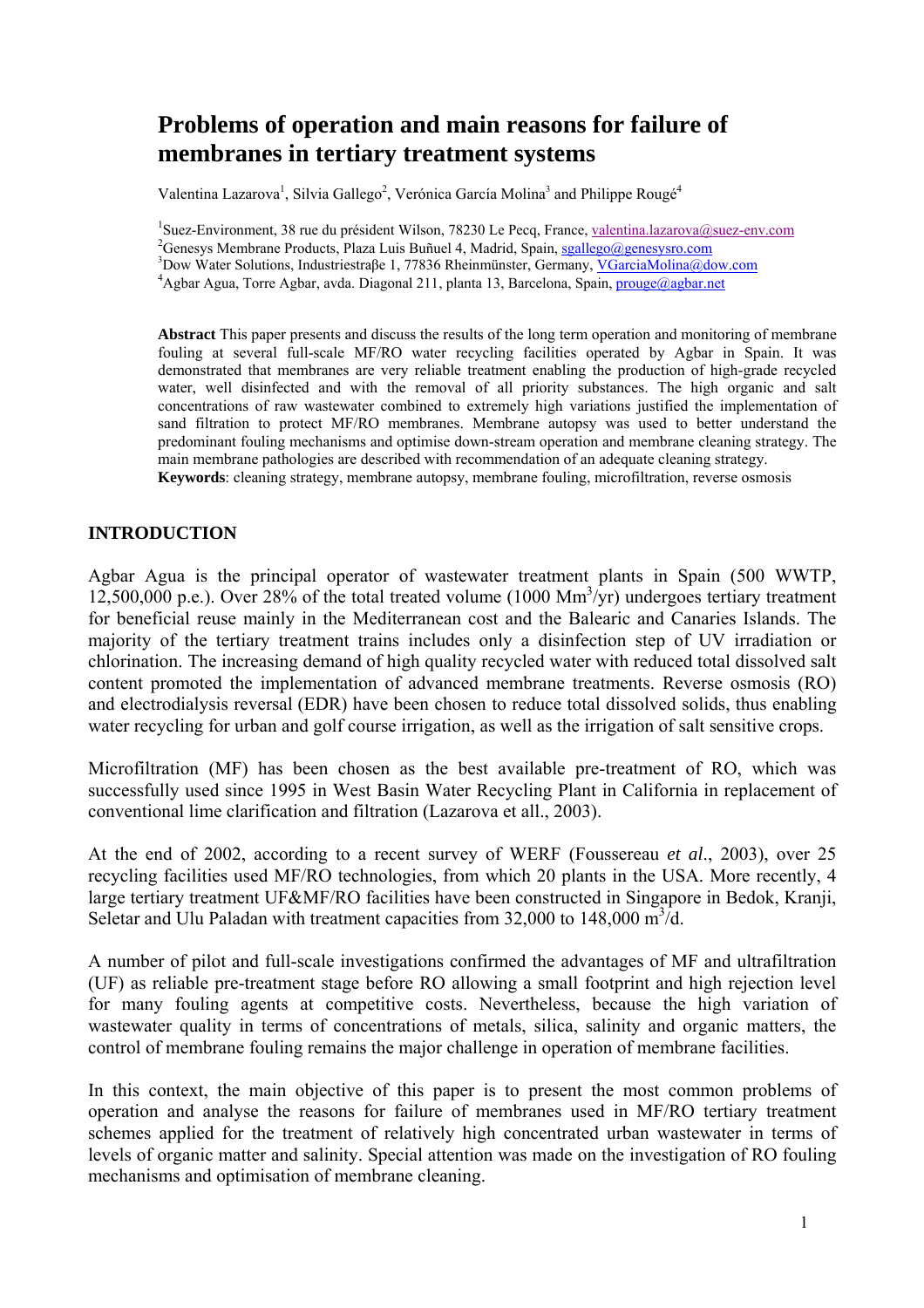# **MATERIALS AND METHODS**

8 full-scale wastewater treatment plants (WWTP) in Spain with different membrane combinations as tertiary treatment have been evaluated (UF+RO, MBR+RO, EDR). From which, 4 MF/RO units implemented at two plants operated for over 3 to 5 years (Table 1), have been evaluated in details in terms of reliability of operation and control of fouling. Wastewater and recycled water characteristics have been followed on weekly basis using Standard Methods. Special attention has been dedicated on the control of membrane fouling and optimisation of cleaning procedure, in particular of RO membranes. The concept of membrane autopsy has been applied to better understand the predominant fouling mechanisms and consequently, apply the most appropriate pretreatment and cleaning strategies.

| Plant                 | Treatment                                                 | Tertiary treatment train and equipment                 |                                                                            |                                                                                                                                                                                                                                           |  |
|-----------------------|-----------------------------------------------------------|--------------------------------------------------------|----------------------------------------------------------------------------|-------------------------------------------------------------------------------------------------------------------------------------------------------------------------------------------------------------------------------------------|--|
| index and<br>start-up | capacity,<br>$m^3/d$                                      | Pre-treatment                                          | Low pressure<br>membranes                                                  | Desalination (RO and EDR)                                                                                                                                                                                                                 |  |
| Plant 1,<br>(2001)    | 12,000<br>$(4$ lines)                                     | Dual contact<br>sand filtration<br>$(6 \text{ units})$ | External MF,<br>Memcor M10C,<br>$(0.2 \mu m, 1.5)$<br>bar), 180<br>modules | Line 1 to 3: Reverse osmosis $(3 \text{ steps},$<br>168 units), Dow Filmtec BW 365FR;<br>Renewed by Ropur Toray TML20-370<br>(2 steps, 126 units, 12 bar),<br>Line 4: Electrodialysis reversal (1)<br>module of 3 lines with 2 steps each |  |
| Plant 2<br>(2004)     | 4,800<br>$(12,000 \text{ of }$<br>secondary<br>treatment) | Pulsed-bed<br>sand filtration<br>$(3 \text{ units})$   | External MF,<br>Memcor M10,<br>$(0.2 \mu m, 1.5)$<br>bar), 96 modules      | Reverse osmosis (2 steps, 90 units, 12<br>bar), Dow Filmtec BW 30-365 FR                                                                                                                                                                  |  |

|  |  |  |  | Table 1. Main characteristics of investigated MF/RO water recycling facilities located in Spain |  |
|--|--|--|--|-------------------------------------------------------------------------------------------------|--|
|--|--|--|--|-------------------------------------------------------------------------------------------------|--|



**Figure 1.** View of the flat sheet cleaning rig used for membrane autopsy

Membrane autopsy was used as the most common way to understand the causes of the loss of membrane permeability and flux. This destructive technique allows evaluating both membrane polymer condition and foulant nature. Membrane autopsy methodology may vary depending on type of foulant or problem suspected. In all cases, the general purpose is as follows:

- Testing integrity of membrane element and visual inspection,
- Visual inspection of membrane surface (after external housing removal),
- State of the membrane permeability and rejection properties using a flat sheet test rig,
- Observations by electronic microscopy of the state of the polymer and/or the presence of deposits,
- Characterization of deposits detected on membrane surface by different analytical techniques. Fourier Transmission by Infrared (FTIR), X-ray Photoelectron Spectroscopy (XPS) and scanning electron microscope (SEM) connected to energy dispersive X-ray analysis (EDAX) have been used to characterises in more details the RO membranes fouling. Depending on foulant properties, other techniques may be used (Magnetic Nuclear Resonance, X-Ray Difraction, etc.).
- Counting and identification of bacteria on the surface of the membrane.
- A detailed description of the analytical procedure is provided elsewhere (Darton *et al*., 2004).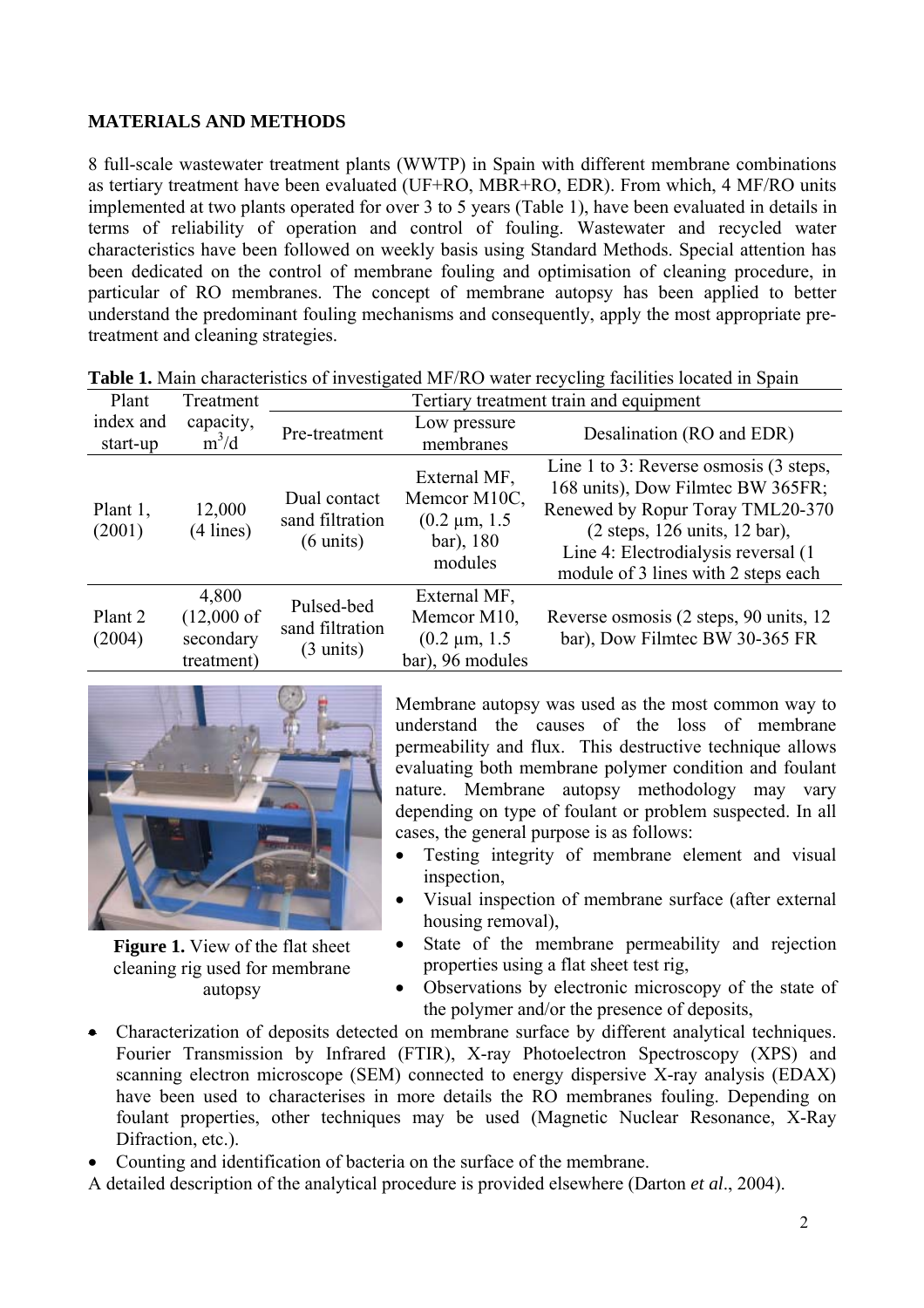Several samples of aged and/or fouled RO membranes situated either in the  $1<sup>st</sup>$  and  $2<sup>nd</sup>$  stages have been removed for an autopsy in a specialised laboratory. After external inspection, the first step consists in removal of various A4-size pieces of RO membranes, which were characterised by means of the flat sheet- test rigs under standard operating pressure, saline solution and flux conditions settled by membrane manufacturer (Figure 1). In some cases, once preliminary studies have been completed, supplementary test works were performed on a full size element.

This methodology is also used for testing several chemicals and cleaning protocols with the aim of optimising the cleaning procedure, which is usually carried out during routine operation. Such cleaning-up tests make it possible to evaluate the reversibility of membrane fouling.

## **RESULTS AND DISCUSSION**

#### **Membrane operation, performances and failures**

As illustrated by Table 2 and Figure 2, the MF/RO tertiary treatment allowed to consistently produce high-grade recycled water  $\leq 5$  mg/L of suspended solids and BOD, as well as  $\leq 30$ mgCOD/L) with not detected coliforms. Moreover, the analysis of micropollutants demonstrated that metals (Al, As, Ba, Cu, Cr, Sn, Fe, Mn, Hg, Ni, Pb, Zn), and 29 pesticides and other organic priority substances are far under maximum concentration limits (MCL) in drinking water.

|  | <b>Table 2.</b> Water quality monitoring data: raw sewage, secondary effluent and recycled water (Jan |  |  |  |  |
|--|-------------------------------------------------------------------------------------------------------|--|--|--|--|
|  | 2005 – May 2007, weakly records, 127 samples of blended MF and RO permeate)                           |  |  |  |  |

| Parameter                 | Raw sewage<br>(Plant 2) | Secondary effluent |                  | Tertiary MF/RO permeate |           |  |
|---------------------------|-------------------------|--------------------|------------------|-------------------------|-----------|--|
|                           |                         | Plant 1            | Plant 2          | Plant 1                 | Plant 2   |  |
| $\text{COD} \text{ mg/L}$ | 349-1592                |                    | $41(13-119)$     |                         | $30$      |  |
| $BOD5$ mg/L               | 110-600                 | 35                 | $11(5-29)$       | $\leq$ 5                | $8(5-13)$ |  |
| $TSS$ mg/L                | 153-1330                | 30                 | $14(5-47)$       | $<$ 5                   |           |  |
| $NTK$ mg/L                | 32-102                  |                    | $25(4-39)$       |                         |           |  |
| $P_{\text{tot}}$ mg/L     | $9 - 45$                | 4.5                | $2.4(0.3-7.5)$   | < 0.5                   |           |  |
| Conductivity, $\mu$ S/cm  | 1734-9400               |                    | 2485 (1315-5700) | < 50<br>not detected    |           |  |
| $E.$ <i>coli</i> /100 mL  | $10^5 - 10^7$           |                    | $10^4 - 10^5$    |                         |           |  |



**Figure 2.** Evolution of organic content and salinity of raw wastewater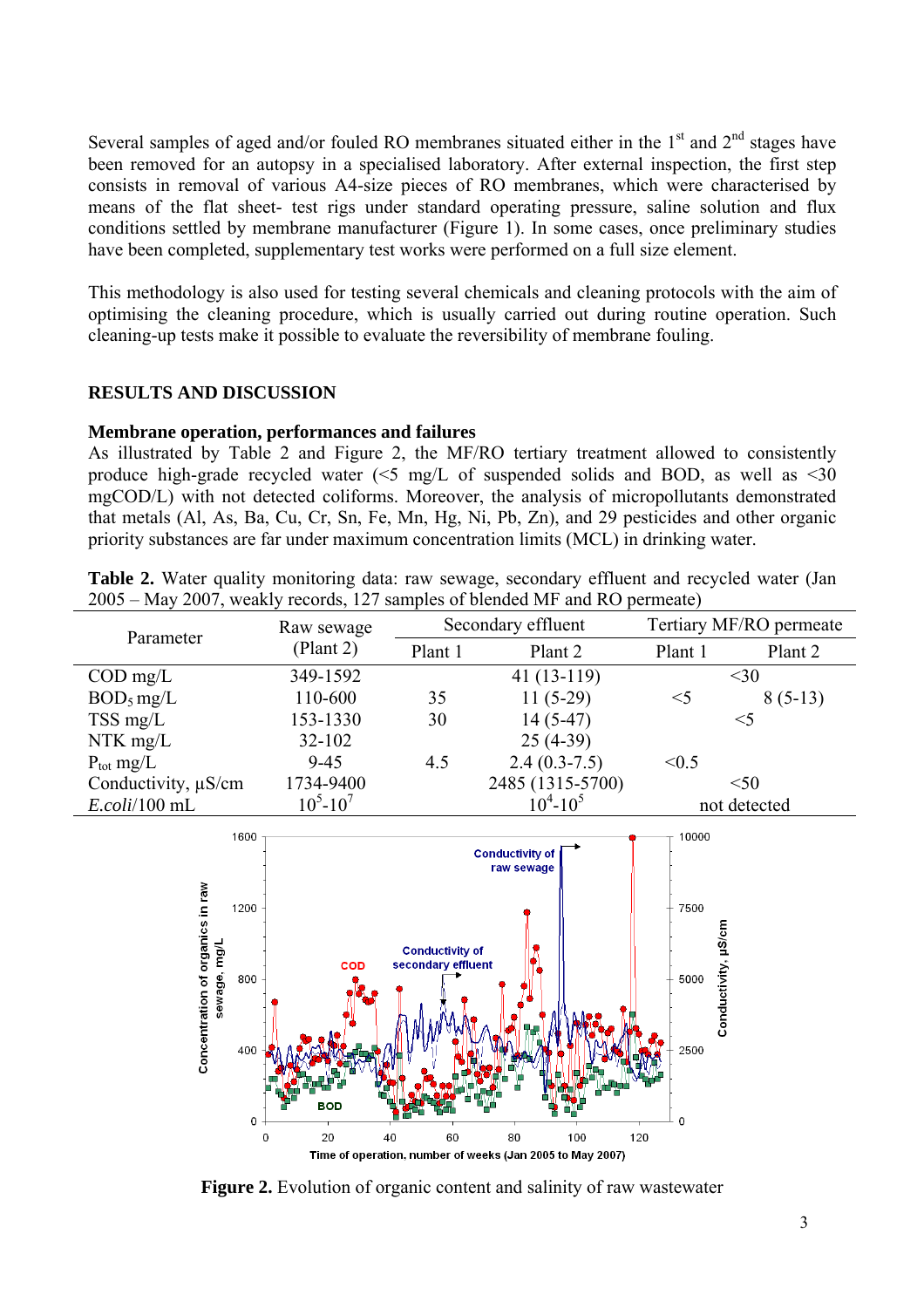It is important to underline that raw wastewater treated in these two recycling facilities is very concentrated in terms of organic and nitrogen concentrations. In addition, wastewater salinity is extremely high with peak concentrations up to 5,700-9,400 µS/cm (see Figure 2). High salinity is due to sea water intrusion in sewers favoured by specific climate conditions.

Because the high concentrations and high variability of raw wastewater characteristics (55±2% for TSS, COD and BOD and 32% for conductivity for 3-year monitoring in the plant 2, for example), a robust pre-treatment by advanced contact filtration was implemented before MF/RO treatment.

The major problem during the start-up of the two MF/RO facilities was the failure of automation and PLC systems. As a rule, manufacturers provide too rigid PLC or software systems that cannot be managed by local operators and cannot be easily adapted to the constraints of inlet wastewater. Consequently, water quality was sometimes not in compliance with expectations. It is important to notice that the seasonal and daily variations of the quality of secondary effluents in the inlet of tertiary treatment require an adjustment in real time of operating parameters of membrane systems.

The main challenge in operation is to preserve membrane permeability close to initial value. Since



**Figure 3.** Performance of polyamide RO membranes

the plant start-up, it is necessary to define an effective strategy to prevent the most common and typical membrane pathologies as colloids, biofouling, scaling, as well as an efficient methodology for membrane cleaning to avoid the loss of output in long term.

As illustrated by Figure 3, deterioration of water quality (variation of salinity from 1734 to  $3142 \text{ }\mu\text{S/cm}$  leads to a significant decrease in membrane flux combined to increase in salt passage above 2.5% (average RO recovery 72%).

## **Role of membrane autopsy for the control of membrane fouling**

Few long-term problems of operation appeared in reverse osmosis membranes in the two water recycling plants, which are generally more sensitive than those of EDR to poor wastewater quality and pre-treatment. These problems resulted in progressive loss of membrane flux, leading to frequent repairs, and in some cases, to a fast membrane replacement at the end of the first years of operation (3 to 4 years).

Following an extensive study of membrane fouling in the four full-scale units using autopsy procedure, it was found that main problems were related to presence of organic foulants and biofilms on membrane surface. Despite the MF pre-treatment, low molecular weight dissolved organics reach membrane surface and act as nutrients for microorganisms. As observed by Darton *et al.* (2004), all polyamide membranes support a viable biofilm unless continuously treated with a non-oxidizing biocide, independently of the pre-treatment system. In wastewater membrane treatment, biofilm control becomes a goal, and consequently, specific preventive and corrective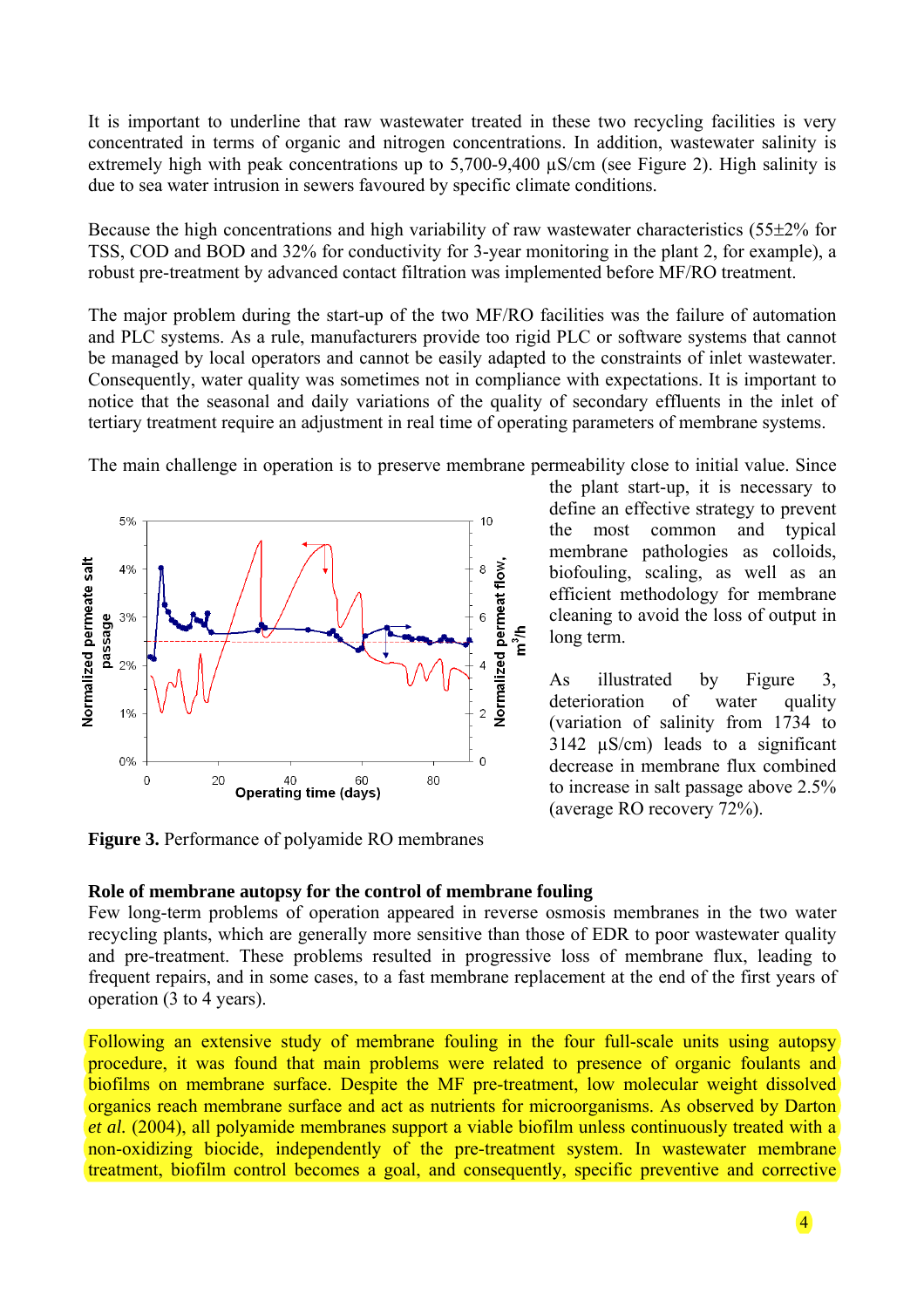actions must be considered such shock dosage of membrane-compatible non-oxidant biocides and periodical alkaline cleaning with surfactants at high temperature (35ºC) and high flux (membrane manufacturer guidelines must be always considered).

It is important to stress that inorganic deposition in membrane surface is commonly considered as the main cause of failure in sea water and brackish water RO desalination systems. Main scaling agents as calcium carbonate, calcium sulphate or barium/strontium sulphate are seldom a problem when appropriate pre-treatment is designed. Effectiveness of commercial antiscalants have been largely tested in desalination plants. Main target when operating wastewater membrane units is to avoid calcium phosphate deposits, an unusual foulant until quite recently. Calcium phosphate has a



low solubility that is readily exceeded even for low concentrations of phosphates in feed water. Calcium phosphate forms a thin deposit layer, covering completely membrane surface (Figure 4). Membrane permeability is dramatically affected and decreases by nearly 50% in flux have been observed for very short periods of operation (6 hours). In this case, rejection properties are not affected after foulant removal, as opposite of other common scales referenced above. The best cleaning strategy to overcome calcium phosphate deposits is acid cleaning.

**Figure 4.** SEM-EDAX micrograph illustrating a calcium phosphate deposit on a membrane surface

Other foulants that can adversely affect membrane performance in WWTP are:

- Colloidal matter that can be difficult to remove from feed water,
- Coagulants and flocculants, mostly overdosed in previous stages of wastewater treatment. Aluminium-based coagulants and organic polymeric flocculants are molecules with high affinity to charged membrane surface that can dramatically affect its permeability,
- Oils and fats.



**Figure 5.** Feed end and full view of the RO membranes  $(1<sup>st</sup>$  and  $2<sup>nd</sup>$  stage from plant 2)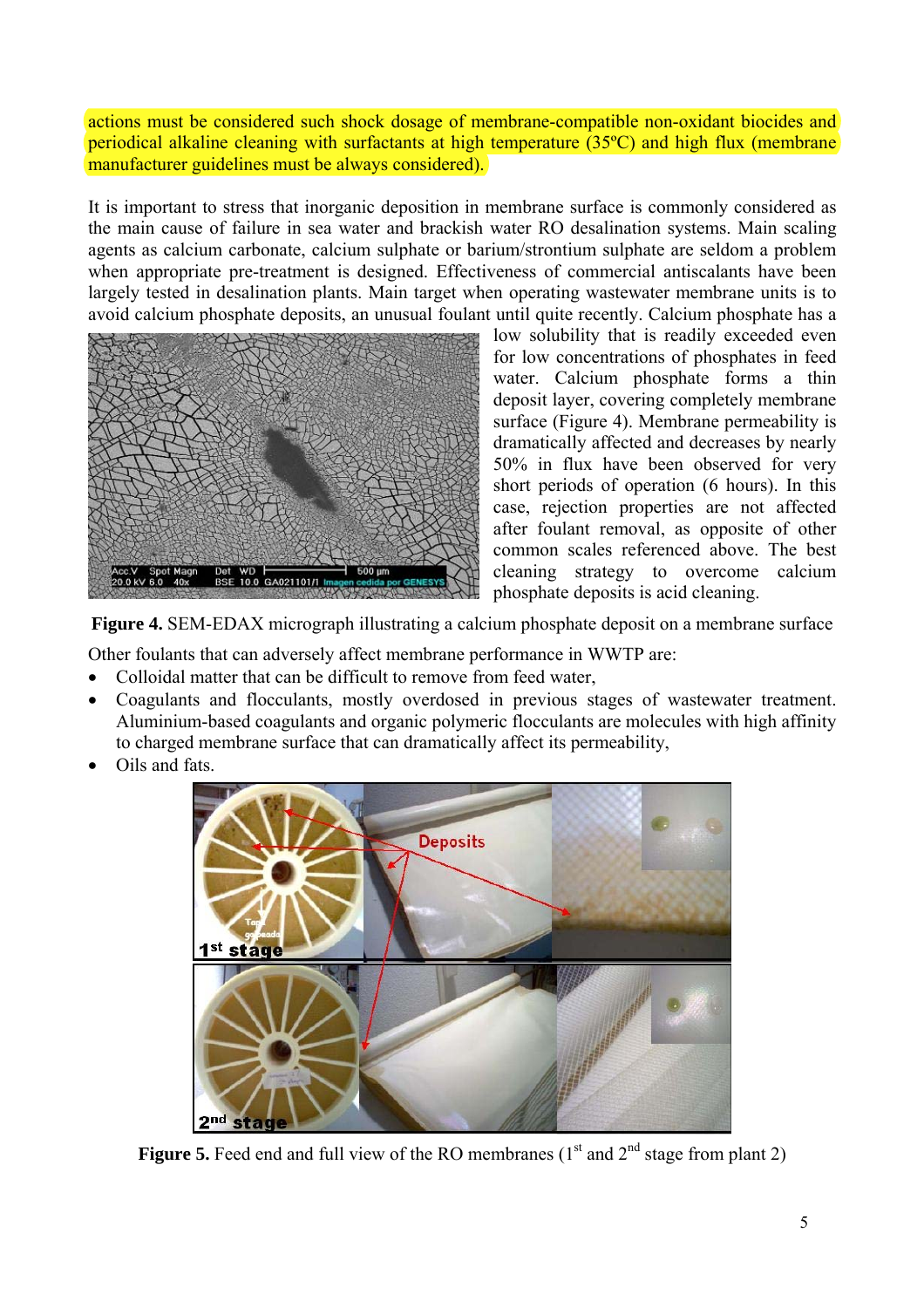To better understand the mechanism of membrane fouling, two RO polyamide modules  $(1<sup>st</sup>$  and  $2<sup>nd</sup>$ stage) have been removed for autopsy. The visual inspection (Figure 5) indicated the presence of a significant number of particles and deposits on the feed-end of the  $1<sup>st</sup>$  stage RO membrane, as well as a very fine yellow deposit covering partially the open membrane. The  $2^{nd}$  stage membrane seems visually clean. Colorimetric tests indicated the absence of carbonates and  $Fe<sup>2+</sup>$ , but the presence of  $\text{Fe}^{3+}$  (very slight coloration for the 2<sup>nd</sup> stage membrane). Average measured flux was 20 and 23.8  $L/m^2$ .h for the 1<sup>st</sup> and  $2<sup>nd</sup>$  stage, respectively, which is well below the nominal value of 45 L/m<sup>2</sup>.h. Salt retention remains into the limits of design values (99.0-99.5%).

As shown on Figure 5, the highest amount of deposits was observed on the feed end of the first membrane. SEM-EDAX and FTIR investigation of membrane samples confirmed that this fibrous material (Figure 6a) is predominantly organic (proteins and polypropylene) with trace amounts of iron, alumino-silicate, as well as some phosphorous and calcium compounds.



Figure 6. SEM micrographs (a) feed end and (b) full view on the  $1<sup>st</sup>$  stage RO membrane



The very fine deposit observed on the membrane surface is not homogenous and is concentrated mostly near the feed side. As illustrated by the SEM micrograph on Figure 6b, a thin layer of exopolymers with few bacterial colonies can be detected.

The infrared spectra (Figure 7) demonstrated that this fine layer is composed predominantly by proteins, which could correspond to an early stage of biofilm development (surface conditioning by excreted soluble proteins).

**Figure 7.** Infrared spectrum of the fine layer on the membrane surface

These samples and the previous autopsies confirm that biofouling is one of major pathologies of wastewater RO membrane treatment despite the biocide addition. The main challenge is to control this biofilm avoiding any excessive growth. According to the statistical review of 150 membrane autopsies, Darton and Fazell  $(2001)$  concluded that as a rule, biofilms does not affect system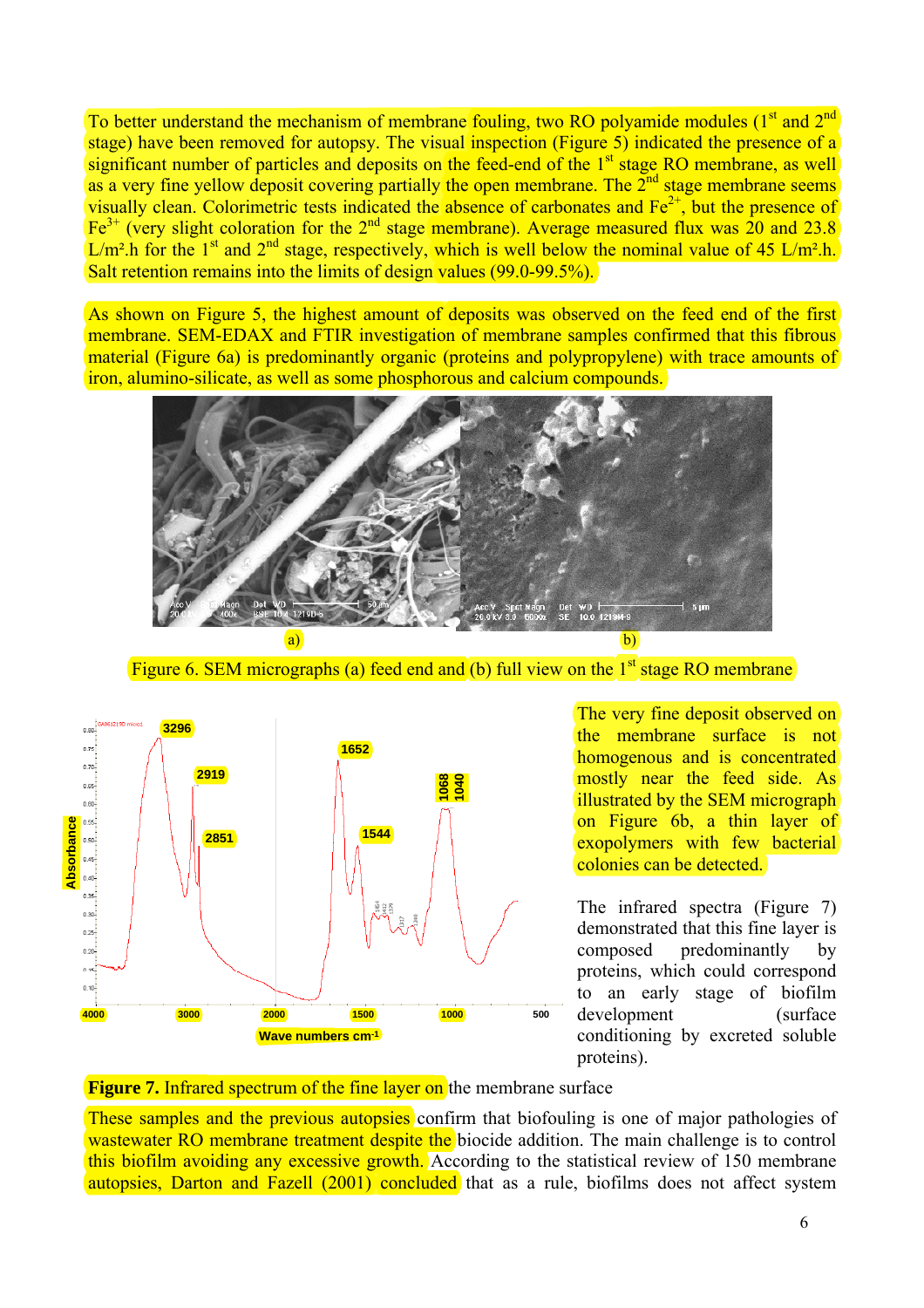performance as long as bacterial count remains  $\times 10^4$  cfu/cm<sup>2</sup>. In the case of our investigation, aerobic bacterial counts remained lower than this value, but membrane permeability was greatly affected due to the thin protein layer. Using flat sheet test rig, a 3-step cleaning protocol (alkalineacid-alkaline) using proprietary/formulated cleaning chemicals was specifically designed for the MF/RO facilities of concern. Different conditions such us pH, soaking time and cleaning solution temperature were tested in order to optimize cleaning results and recover the flux up to design values established by membrane manufacturer.

# **Optimisation of membrane cleaning**

As a rule, many difficulties are faced in RO wastewater recycling plants when an optimisation of cleaning process is needed. The ideal cleaning situation occurs when the type of foulant that is affecting the given plant is known, the cleaning process restores the membrane element performance to original start-up data, the chemical cleaning frequency is relatively low (few per year) and the membrane elements last more than 3 years. However, the reality is commonly far away from such ideal situation: what is on the membrane is not know, cleanings are not restoring original performance, frequent cleanings are needed and the membrane life is relatively short (<3 years).

The first step of the optimisation of membrane cleaning is the establishment of relevant criteria to decide when the chemical cleaning becomes necessary. First of all, it is important to emphasise that external factors such as changes in the feed quality, temperature, pressure availability etc., could lead the operator to the wrong assumption that the plant is not performing well. For this reason, the operating data should always be normalised. Taking this into account, a cleaning should be done when one (or more) of the following three criteria occurs:

- 1) The normalised flow decreases by 10%,
- 2) The pressure drop increases by 10-15%, and/or
- 3) The normalised salt passage increases by 5-10%.

Once a lost in membrane performance has been detected, the major source has to be identified. For this purpose, the following steps should be taken into account:



- Initial inspection of the lead element and the feed scroll in order to find possible suspended solids. In WWTP with an UF or MF prior to the RO system, no suspended solid should reach the RO elements.
- Inspection of the scroll of the rear elements to find possible scaling.
- Autopsy.

The most common types of fouling and scaling affecting wastewater RO systems and the recommended cleaning procedures are described as follows:

**Figure 8.** Example of a biological/organic fouling

*Biological/Organic fouling.* The most typical causes for biological and organic fouling are usually related to improper membranes preservation, presence of biological and organic matter in the feed water and/or improper pre-treatment. This type of fouling (Figure 8) can be recognized by the strong odour of the elements, by the discoloration of the scroll end, as well as by the low permeate flow, high salt rejection and high pressure drop. A commonly recommended biofouling cleaning solution consists of a 0.5-1% (wt) Na-EDTA and 0.1% (wt) NaOH, pH 12 and 30ºC. Contact time